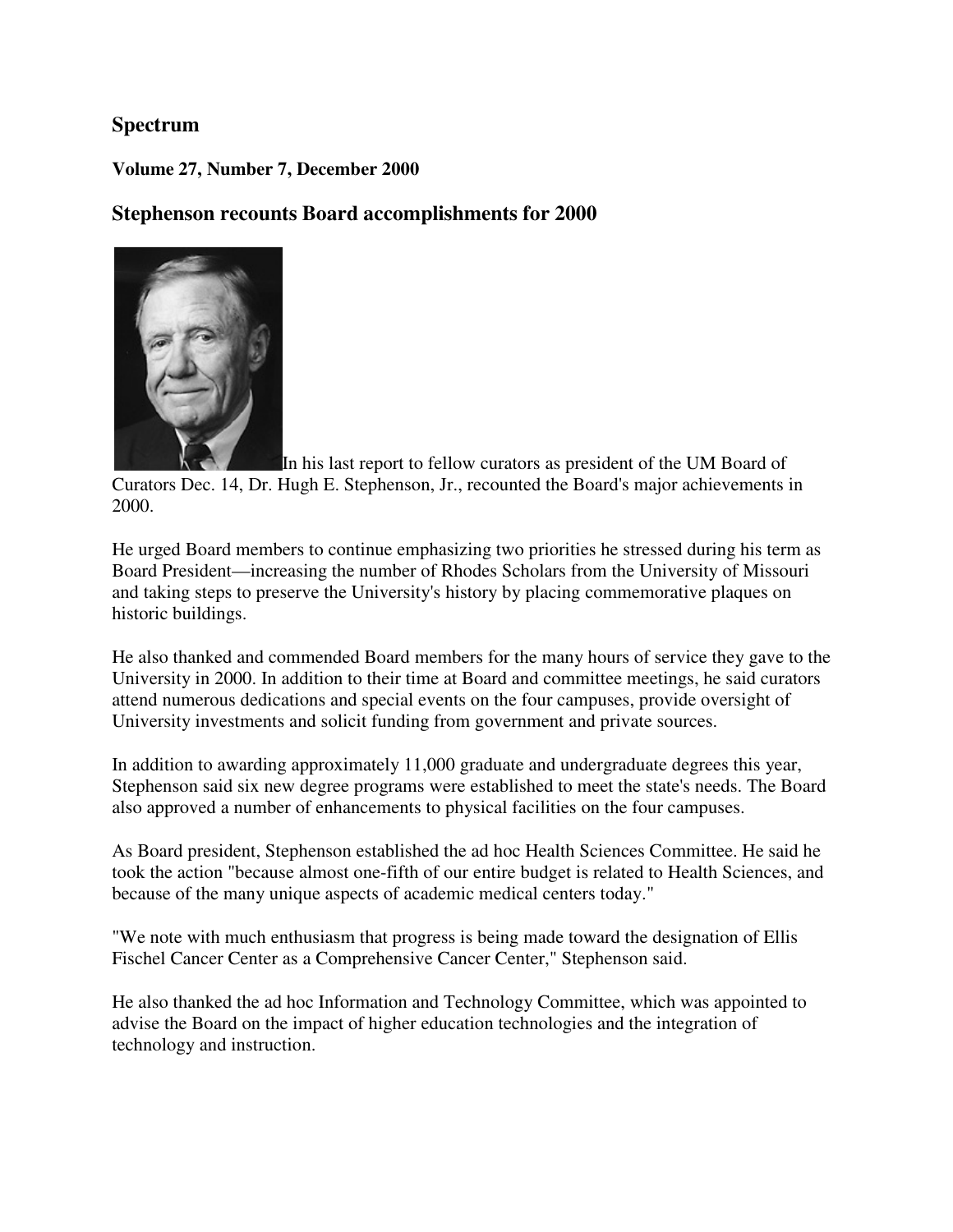Stephenson said in October the Board established the Governor Mel Carnahan Memorial Scholarship. "Donations for the scholarship fund are already coming in and the active phase of the fund raising campaign will begin soon," he said.

"I want to thank my colleagues on the Board for helping to make 2000 a productive and worthwhile year," he said. It is the first year we have really seen the influence of the Strategic Plan and related Resource Plan adopted by the Board in September 1999. This 'living' document lays out how we will manage our resources and archive our goals. Our future is brightest when we act as one major University. We believe the University of Missouri is a priceless treasure. The people of Missouri can lay claim to no more important asset."

## **Federal initiatives getting results**



UM President Manuel Pacheco updated the Board of Curators at their Dec. 14 meeting on the University's progress in securing federal appropriations for fiscal year 2001.

FY2001, which began July 1, 2000, marks the third successful year of the UM System's efforts to boost initiatives to secure funding from the federal government. Since beginning the initiative, UM has received \$138 million in federal funding for individually-sponsored projects.

In fiscal year 1998, the System received just \$11.5 million from individually sponsored projects. The number more than doubled to \$28.3 million in fiscal year 1999. Funding again increased substantially in fiscal year 2000 to \$54 million. This year the University will receive federal appropriations of approximately \$56 million.

UM has made a concerted effort during the past year to build the needed capacity for University research.

This year, federal funding was secured for 31 different projects in the University System.

President Pacheco thanked Senator Kit Bond for his support in securing nearly \$30 million in federal funding during the last two years for the Life Sciences Building on the UM-Columbia campus. "Together with another \$30 million in state support approved by the late Governor Carnahan and the state legislature, this world-class facility will soon become the focal point for achieving our aims in the rapidly growing area of Life Sciences research," Pacheco said.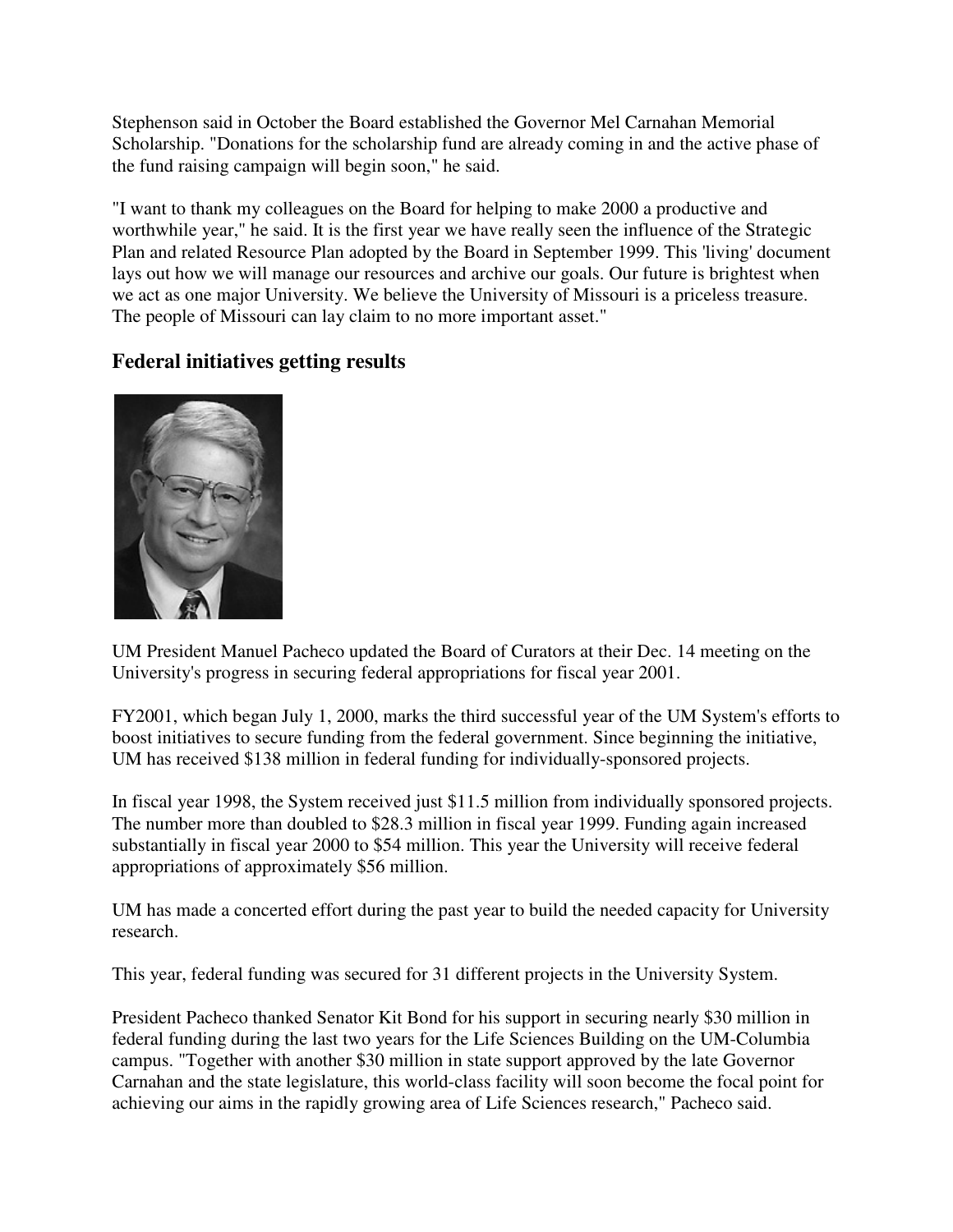Pacheco credited Bond with raising more than \$130 million of the University's total federal appropriation during the last three years. "Senator Bond's commitment to life sciences research and this institution dates back to his days as governor of Missouri," he said. "We extend our sincere appreciation to Senator Kit Bond for his continued support and trust in the University and its vision for the future."

Pacheco said much of the University's federal funding success was due to the faculty and staff throughout the University of Missouri who "developed proposals that hold great promise for the advancement of science and the continued prosperity of the State of Missouri."

Pacheco also praised the work of Assistant to the President for Federal Relations Steve Knorr, who has served as the University's point man in Washington, D.C.

While hoping for continued federal support, Pacheco cautioned against measuring success solely in terms of appropriations raised by the University's federal initiative.

"In the future we must gauge our success in terms of how those dollars are used to enhance the quality of our academic programs and the boldness of our scientific enterprise," he said.

## **Paul Steele, John Mathes elected Board officers for 2001**



Paul W. Steele, of Chillicothe, was elected president of the University of Missouri System Board of Curators at the Board's meeting Dec. 14. John A. Mathes, of St. Louis, was elected vice president. Both will assume office Jan. 1, 2001.

Steele was appointed to the Board of Curators in 1997 by Gov. Mel Carnahan. He is Chair of the Executive Committee and a member of the Academic Affairs and Physical Facilities committees.

Steele received his bachelor's of science degree in business and public administration from the University of Missouri-Columbia in 1962. He was an accountant at Peat, Marwick, Mitchell and Company and a manager for the Alton Box Board Company.

Steele has operated a grain and livestock farm since 1965. In addition, he is a co-owner of T & R Soil Service and S & S Construction. He formerly was a co-owner of radio stations KMZU and WHB.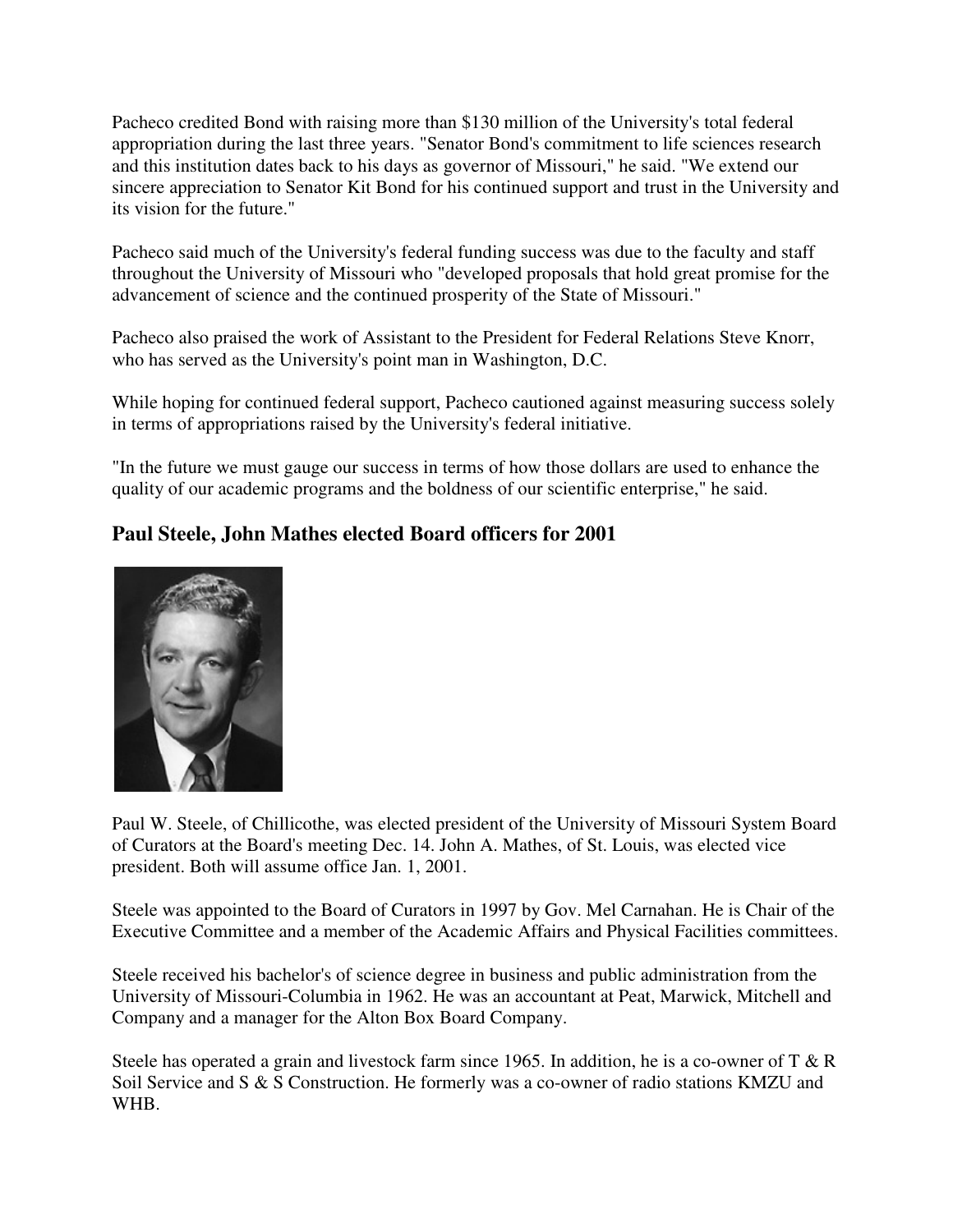Steele has been a member of the Missouri Soybean Merchandising Council's board of directors since 1991. He also served on the Missouri Ag Industries Council Board of Directors, the Missouri Commercial Agriculture Policy Board and the Chillicothe State Bank's Board.

Steele was a member of the Chillicothe R-II Board of Education from 1978-1992 and served on the board of the Missouri School Boards Association. He also was a trustee for the Missouri 4-H Foundation. He is a member of the MU Jefferson Club and was named an honorary member of the Ag Alumni Organization in 1995.



Mathes, of Sunset Hills, was appointed to the University of Missouri System Board of Curators in 1997 by Gov. Mel Carnahan. He chairs the Information and Technology Committee and is a member of the Executive Committee and the Physical Facilities Committee.

Mathes received bachelor's and master's of science degrees in civil engineering from the University of Missouri-Rolla in 1967 and 1968, respectively. Between 1968 and 1975, he was a geotechnical engineer at Layne-Western Co., Inc., in St. Louis.

In 1975 he founded John Mathes & Associates, Inc., a consulting engineering firm in the applied earth sciences. He subsequently founded Mathes Geotechnical Services, Inc. and Mathes Asbestos Services, Inc., which together became known as the Mathes Companies. Mr. Mathes led the firms, which were acquired by Burlington Environmental, Inc., in 1988, until he retired in 1992.

A registered professional engineer, Mathes has served as president of the Institute for Professional Practice. He and his wife created the John and Susan Mathes Professorship in Environmental Engineering at UMR.

## **Board considers UM-Columbia Residential Life Master Plan**

The University of Missouri Board of Curators heard a report at their Dec. 14 meeting on the status of a residential life master plan for the UM-Columbia campus. Administrators have outlined a 15-year plan to spend about \$290 million to build new residence facilities and demolish or renovate existing ones.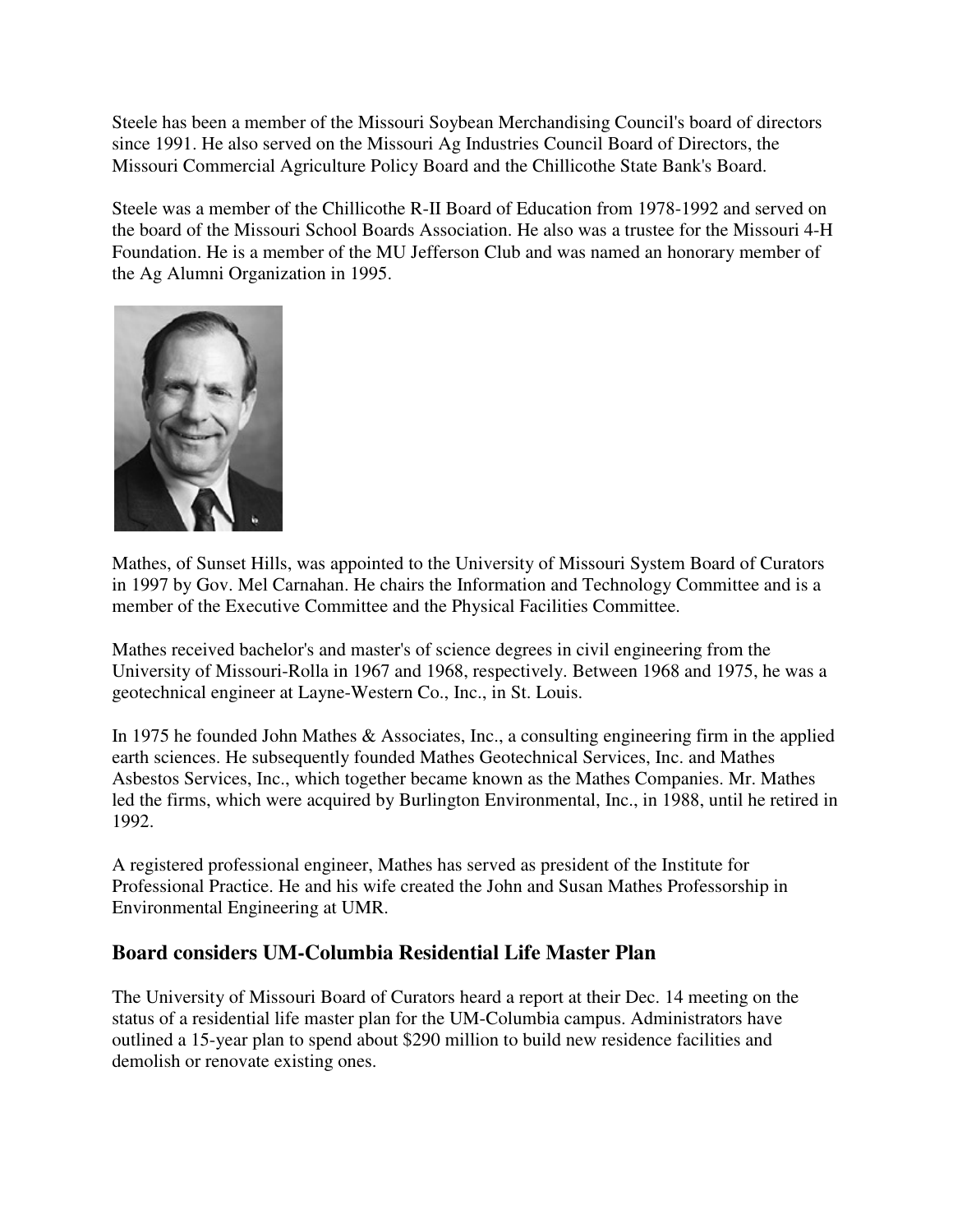Representatives from firms commissioned to design the report presented the plan to the Board. Consultant Mike Evans, of Hanbury Evans Newill Blattas, said UM-Columbia's national reputation for quality residential life attracts many students to the campus but that attraction may suffer if steps aren't taken to update facilities. Evans said UM-Columbia's peer institutions across the country are facing similar housing challenges. There are currently 19 residence halls on campus, all 35 to 65 years old.

Evans said today's students look for more in living situations. Student focus groups held on the MU campus showed a desire for more privacy, more space and rooms better equipped for electrical equipment.

The Columbia campus currently houses nearly 5,500 students in 19 residence halls, with 30 percent of undergraduates living on campus. Residence halls are near full occupancy, and enrollment is expected to rise in coming years. The plan would add approximately 1,000 beds during the next 15 years and modernize existing facilities. The plan was designed with four separate phases, or cycles, in order to remain flexible. Cycles will be periodically examined and adjusted. Cycle one calls for two buildings to be demolished and two new construction projects on the Virginia Field site to be finished by 2004. Six residence halls would be partially renovated. The entire plan calls for renovation of Hatch, Schurz, Graham, Hudson, Defoe, Gillette, Stafford, Cramer and McDavid Halls.

The consultants said student housing fees must increase to meet the cost of the plan. If the plan is approved, rates would increase 15 percent above the average cost for newly renovated buildings and 20 percent for newly constructed buildings. Rates would vary depending on which facilities students choose to occupy.

UM Assistant Vice President for Management Services Dennis Cesari said UM-Columbia officials are considering a proposal to raise housing fees beginning in January 2001 to begin generating a reserve to fund the initial construction of "swing space." The new space will house students while the University renovates other halls.

The plan calls for residential housing projects to be paid with revenue bonds. Curators asked that more funding and building options be included in a report at the next Board of Curators meeting to be held Jan. 19 in Columbia.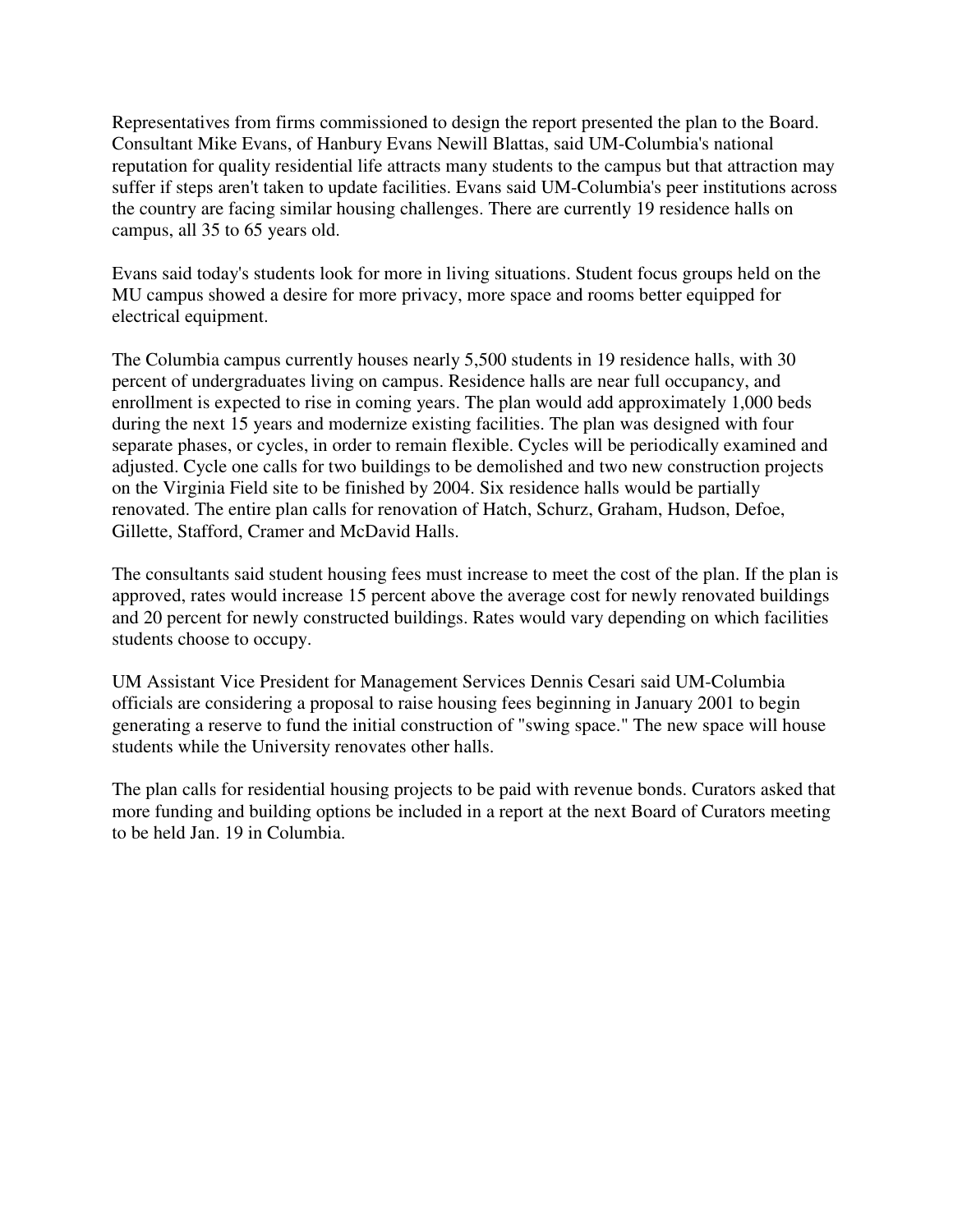### **UM student success rates show positive trends**



At the Dec. 14 Board of Curators meeting at UM-Columbia, UM Vice President for Academic Affairs Stephen Lehmkuhle reported on freshman enrollment data for fall 2000. The report included the number of applications, the number of students admitted and the number who enrolled for each campus. The report also showed the percentage of students admitted who did not meet all of the UM admission criteria, with comparisons for 1997, 1998, and 1999.

Students applying for admission to the University of Missouri in 2000 must meet two criteria: (1) an ACT score of at least 24, or a combination of high school percentile rank and ACT percentile rank of 120 or higher; and (2) completion of core high school courses including four years of English, four years of mathematics, three years of social sciences, three years of natural sciences, two years of a foreign language and one year of fine arts.

At UM-Columbia, the number of students applying for the fall semester has shown a steady increase since 1997. There were 8,927 applications in 1997, which increased to 10,507 in 2000. Eighty-one percent of the students who applied were admitted (acceptance rate) in 2000. Fifty percent of admitted students actually enrolled in 2000 (yield rate). Primarily because of the increase in the number of applications and a slight increase in their yield rate, the number of first-time, full-time freshmen increased on the Columbia campus by 295 students since last year.

At UM-Kansas City, there was a slight increase in the number of applications and the number of students admitted in 2000 as compared to 1999. The percentage of admitted students who actually enrolled dropped slightly. As a result, fall enrollment is almost identical for the last two years, with 716 new students enrolled.

On the UM-Rolla campus, the number of students who applied and the number who were admitted increased slightly in 2000 from 1999. However, students who were admitted and actually enrolled decreased from 46 percent to 42 percent. The net result at UMR is a constant fall enrollment for first-time, full-time freshmen for the past two years of 697 and 696, respectively.

Applications at UM-St. Louis increased slightly, but admissions declined from the previous two years. However, because of a higher yield rate in 2000, there was only a small drop of 15 students in 2000 to 630 students.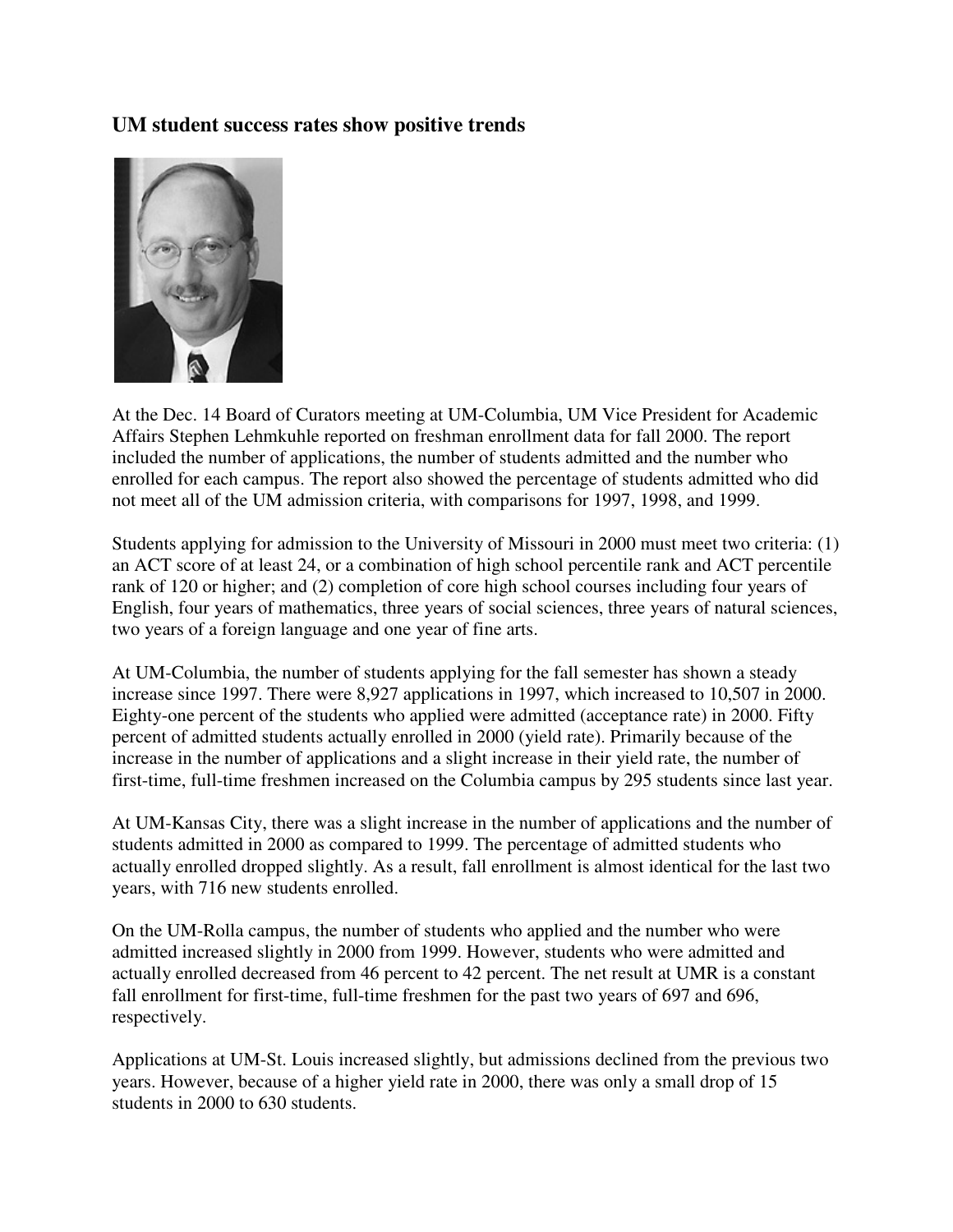"As you know, we admit some students who do not meet all the admission criteria," Lehmkuhle said. "We refer to these as exceptions." The numbers of admission exceptions and the exception rates rose compared to last year for UM-Kansas City and UM-Rolla, and dropped for UM-Columbia and UM-St. Louis. The exception rates for 2000 are 16 percent at UM-Columbia, 31 percent at UM-Kansas City, 26 percent at UM-Rolla and 36 percent at UM-St. Louis.

Lehmkuhle said there are three types of deficiencies in the students' records that cause them to be admitted as exceptions — deficiencies in the ACT and class rank criterion, deficiencies in meeting the 17-unit high school core criterion, and deficiencies in both core course and ACT/class rank criteria.

"Sixty percent of the deficiencies are due to students not completing the high school core courses, with 60 percent of core course deficiencies related to not completing four years of mathematics," Lehmkuhle said. "It is important to keep in mind that 91 percent of the students who enrolled had completed four years in mathematics."

Lehmkuhle said the most important statistics are the success rates of UM students.

In 1999, there was a 90 percent success rate for those students meeting the admission criteria. In 1999, 21 percent of the students were admitted as exceptions, and 73 percent of those students had an academically successful year. These student success rates are higher than for fall 1998, which was a year with a lower exception rate — 17 percent.

"These are positive trends that will increase our student retention and graduation rates," Lehmkuhle said.

## **University Outreach program helps communities curb teen pregnancy**



A University Outreach and Extension program in place in 13 Missouri counties is helping pregnant teens stay healthy, meet the challenges of parenting and avoid repeated unplanned pregnancies. The Missouri Volunteer Resource Mothers program is a community-based mentoring program that matches volunteer mothers with pregnant or parenting teens.

Lynn Blinn Pike, University Extension Human Development and Family Studies specialist, said Resource Mothers was piloted, field tested and evaluated by MU Extension in three counties in Missouri from 1994 to 1997.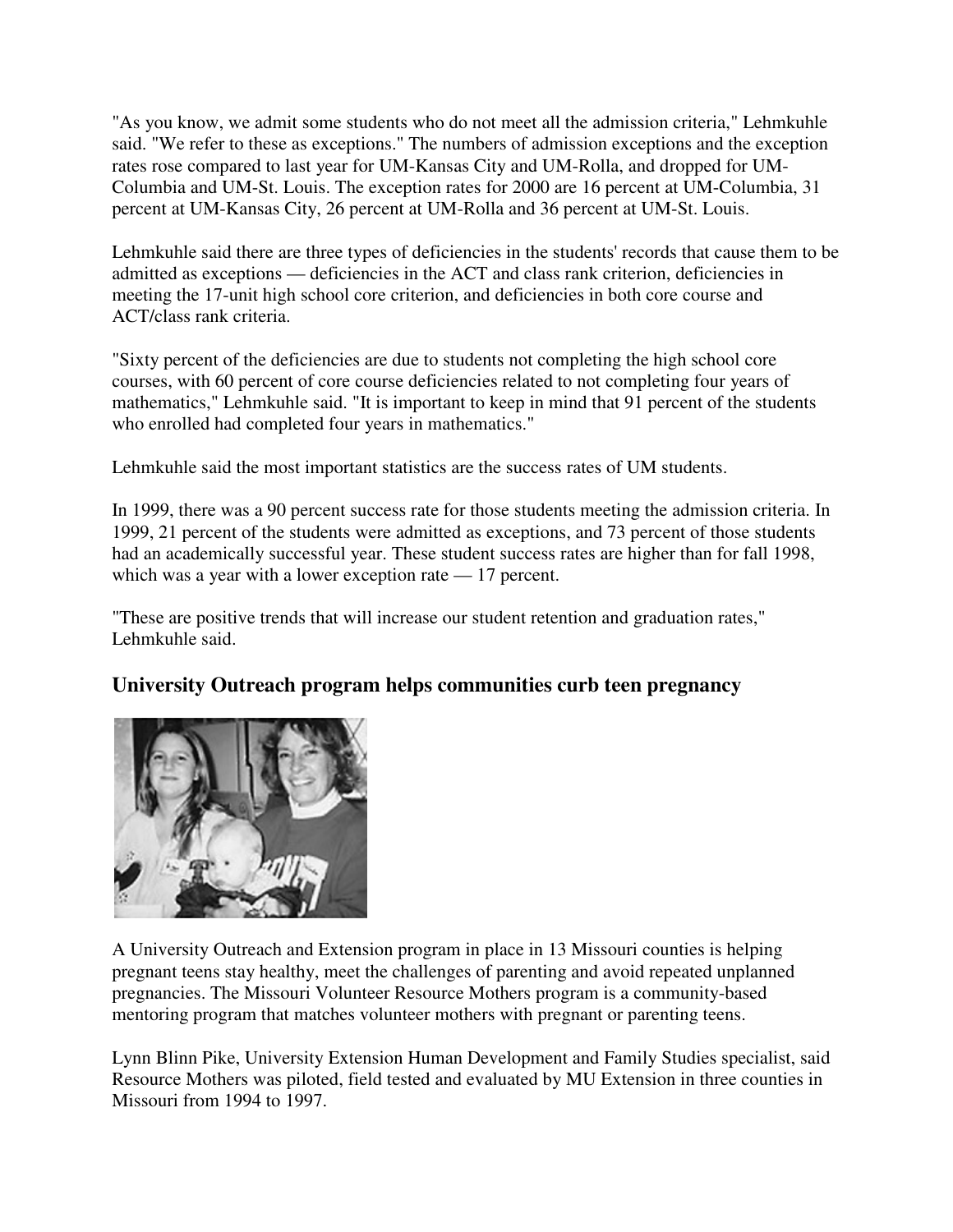Pike said the project was developed to address a need identified in 75 percent of Missouri counties to provide parenting and, specifically, teen parenting support services. She said a survey of Missouri teenagers showed that 59 percent of respondents were sexually active, but only 25 percent reported their parents had talked to them about preventing pregnancy.

The pilot program matched 96 pregnant teens with volunteer mentors. A second group of 80 pregnant teens had no mentors.

"The results indicated that compared to non-mentored teens, MVRM participants showed a significant reduction in child abuse potential, a significant reduction in parenting stress and a greater commitment to breastfeeding," Pike said. Mentored teen mothers also demonstrated an increased knowledge of health practices for themselves and their babies, fewer hospital visits during the baby's first year and no repeat pregnancies — compared with 10 repeat pregnancies in the non-mentored group.

#### **Mentored teen mothers demonstrated an increased knowledge of health practices for themselves and their babies, fewer hospital visits during the baby's first year and no repeat pregnancies compared with 10 repeat pregnancies in the non-mentored group**

After the pilot the program was expanded to 13 counties and now includes site visits, mentor training and support. Communities are encouraged to set specific goals that relate to local needs, including increasing school completion rates, reducing low-birth-weight babies, reducing smoking and substance abuse and supporting adolescent fathers.

Resource mothers matches pregnant teens with trained volunteer mentors who agree to spend time each week providing information, support and friendship until the babies are at least one year old. Teens are referred to the program by various organizations and service providers in the community.

Once referred to Resource Mothers, teens receive a home visit by a MVRM staff member in order to assess their interest in the program and their specific needs. Potential mentors are recruited by word of mouth and through media reports on the pro-gram. Teens and mentors are interviewed separately and then matched — based on their interests, preferences, lifestyles and schedules.

Pike said teens and mentors plan their own activities based on each individual situation. They may attend parenting classes, access community services, prepare for childbirth or participate in recreational activities, for example. In addition, the pairs are invited to periodic group meetings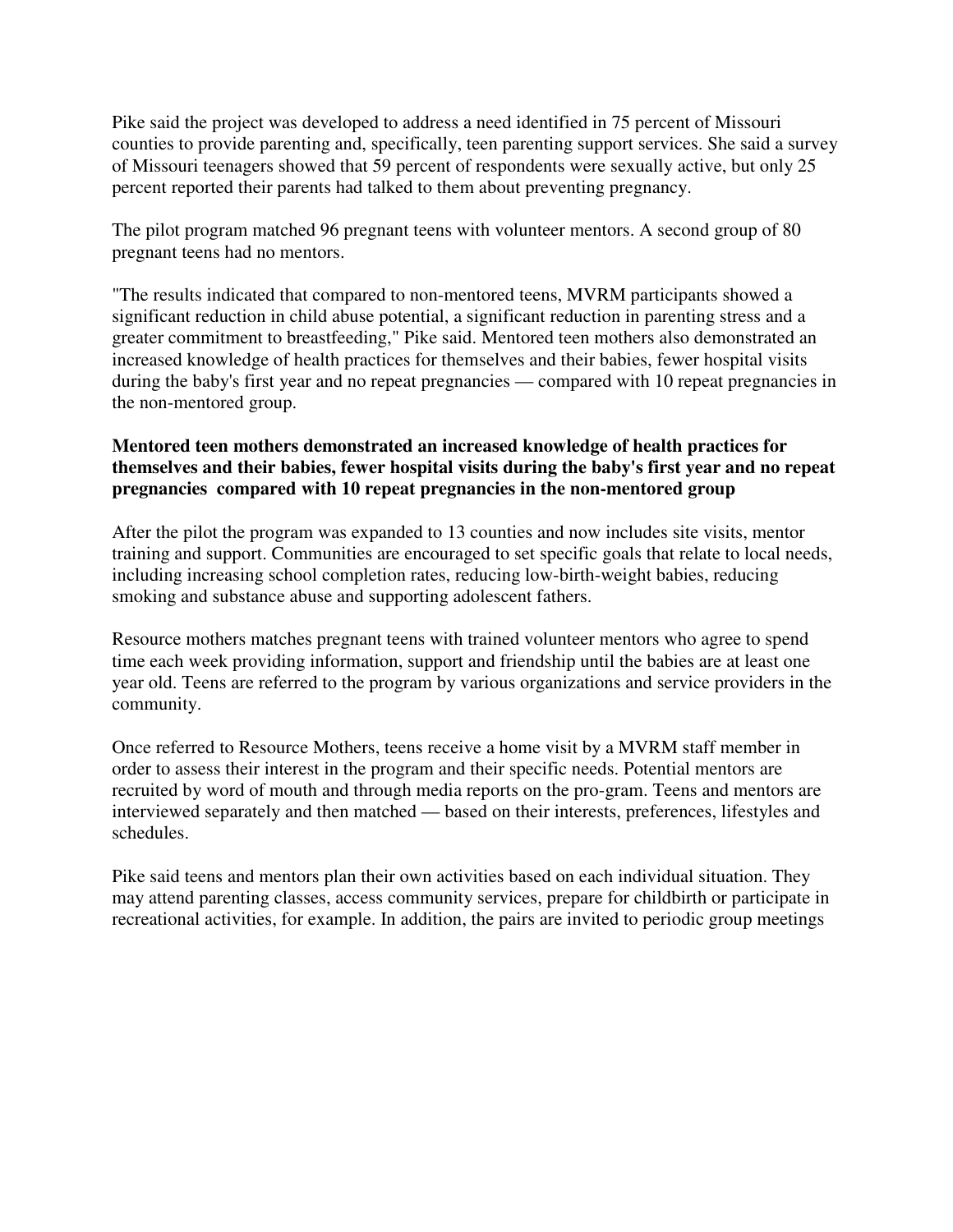that provide educational information and social support through group bonding and individual



friendships among teens and among mentors.

Pike said the many teen mothers who have succeeded at parenting and achieving educational and career goals underscore the effectiveness of the program.

One teen participant wrote to Pike, "With the help of my mentor I overcame fear, regret, sadness and the other emotions that hit you like a brick after pregnancy. My mentor helped me see that the most important part of my life would always be my children, and to care for them, I must be sure to take care of myself."

For Pike, the greatest reward of working with the program is the increasing number of teens who have voluntarily returned to the program to serve as mentors.

As part of the program, Pike paired a 17-year-old who was living in a tiny apartment, struggling to support premature twin babies, with a mentor who was also raising premature twins. Now the teen mom is in college, considering becoming a doctor. "A testimony to the need for the program was evident when this young woman returned to the program as a volunteer mentor at 21 years of age," Pike said. "And her mente is 16 and expecting twins!"

### **Wireless technology demonstrated for Board**

UM Vice President for Information Technology Ralph Caruso Jr., updated the Board of Curators Dec. 14 on wireless technology, network convergence and research computing — new technologies in use throughout the University of Missouri System. Wireless technology is currently being piloted at UM-Columbia, UM-Rolla and in the University Health Care emergency room at UM-Columbia. Information Technology staff were at the Board meeting to demonstrate wireless devices.

The Board also was updated on the findings of Eduprise, a higher education consulting company retained in April to assist in planning and implementing learner-based, technology-enabled courses and programs. The Eduprise report will assist the University of Missouri in developing a learner-centered environment, a main goal of the strategic plan.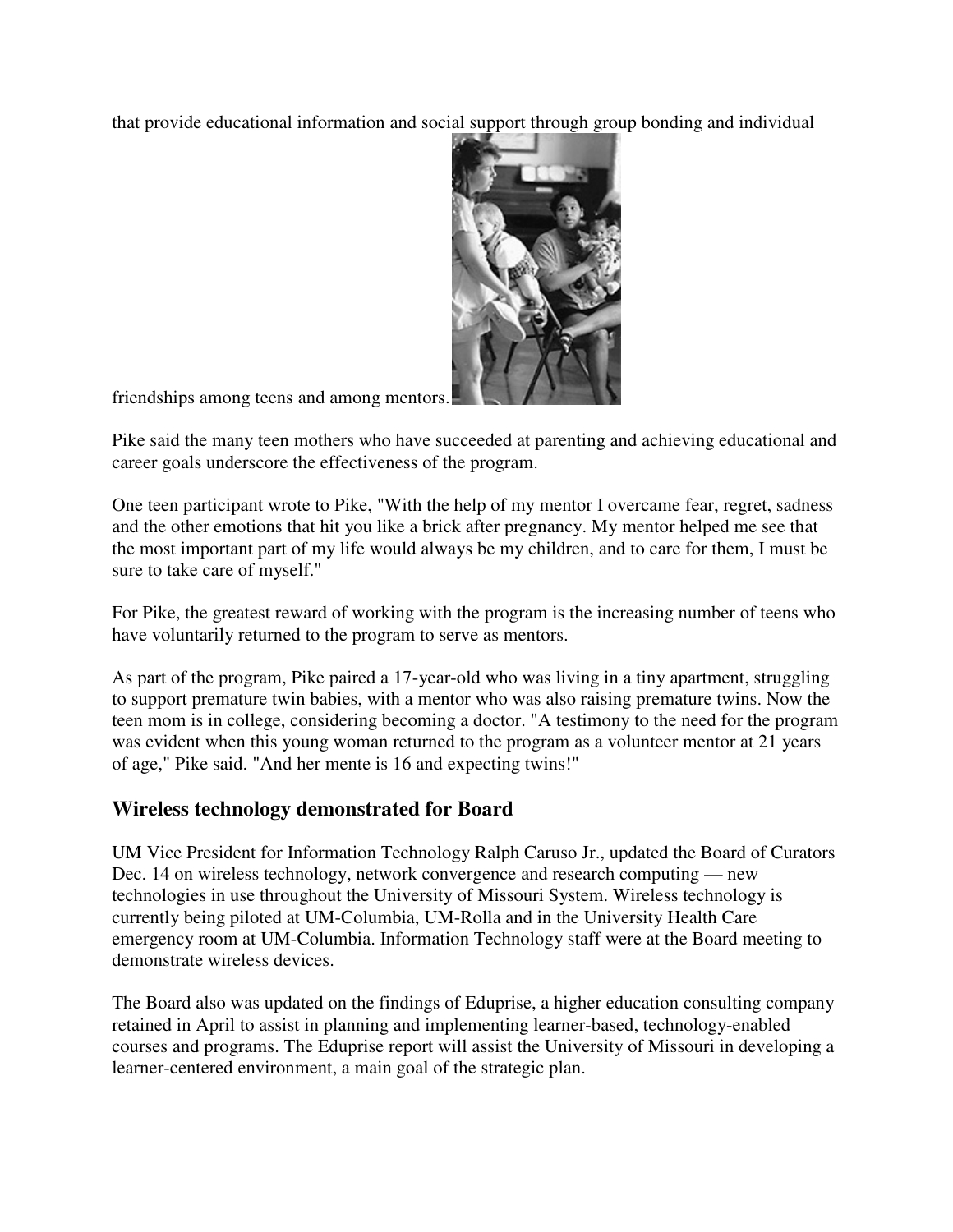## **Specialized Ph.D. in business approved**

The Board of Curators approved a proposal to implement a Ph.D. program in Business Administration with an emphasis in Information Systems at UM-St. Louis. The program, scheduled to begin in Winter 2001, will admit as many as five Ph.D. students each year.

The national demand for individuals seeking an Information Systems (IS) doctorate is high compared to the supply. Based on applications to IS doctoral programs at other institutions, the program is expected to attract a large number of applicants.

### **Hutchinson named to prestigious academy**



R. Kenneth Hutchinson, UM Vice President of Human Resources, has been elected as a Fellow by the National Academy of Human Resources.

The National Academy of Human Resources is considered the nation's foremost professional human resources organization. The group recognizes individuals and institutions of distinction in the field of human resources achievement. Candidates are nominated by their peers and elected by the full body of Academy Fellows.

Hutchinson's selection marks the first time that a chief human resources officer from higher education has been elected as a Fellow.

### **Presentations sought for higher ed conference to be held in March**

More than 450 higher education participants are expected to attend the 2001 Higher Education Learning & Information exchange (HELIX) Conference, March 22-23, at Tan-Tar-A Resort in Osage Beach. The conference is sponsored by Missouri Research & Education Network (MOREnet), Missouri Education and Research Consortium (MERC), Educational Technologies at Missouri (ET@MO), and Missouri Coordinating Board for Higher Education (CBHE).

Proposals for presentations are presently being accepted online until January 15, 2001, at www.more.net/projects/members/helix2001/presenters.html.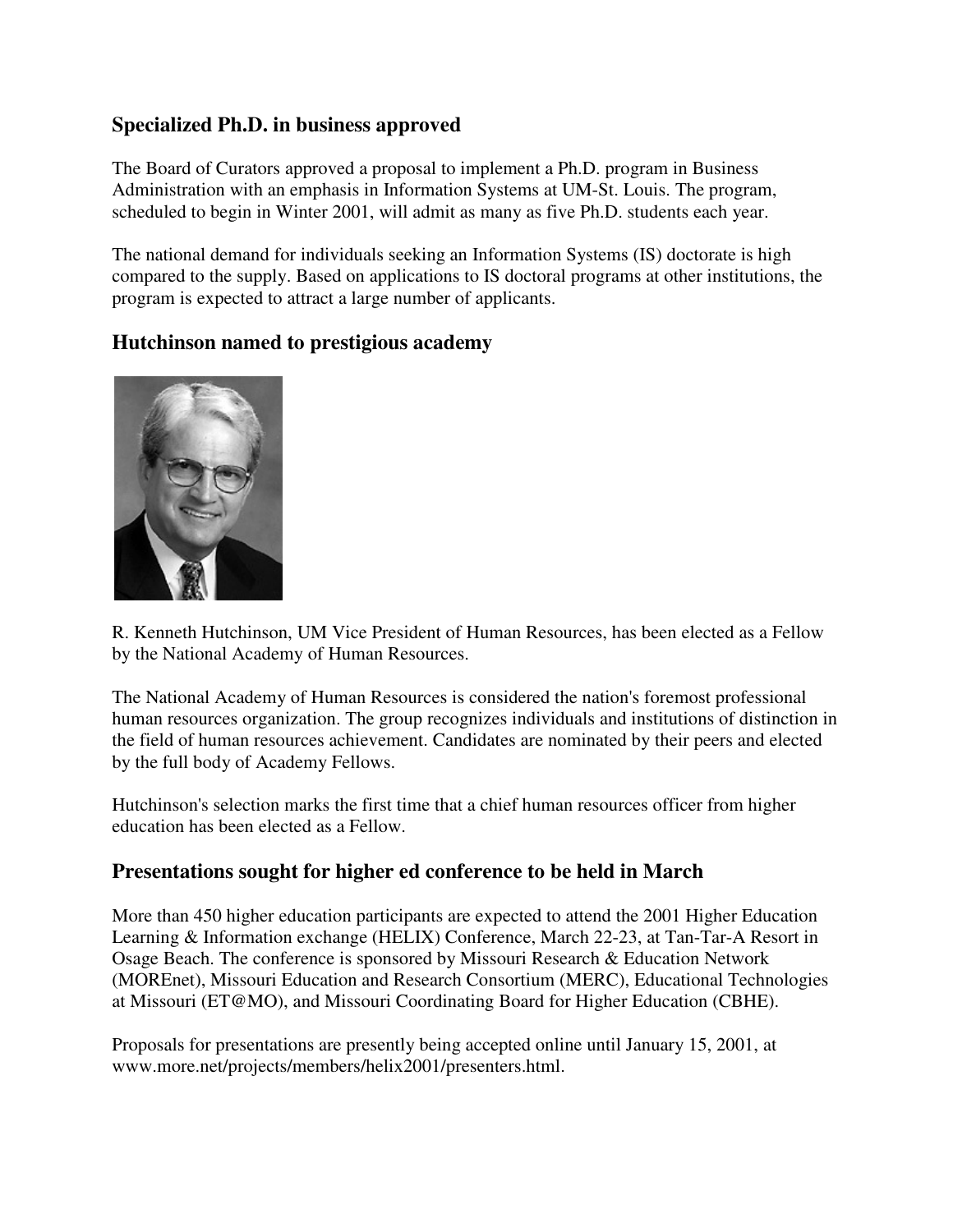HELIX is designed to bring together higher education faculty, administrators, library and technical personnel charged with supporting the application of technology for instruction and the learning process.

The theme for this year's conference, *Converging Technologies: Effective Approaches in Distributed Learning*, reflects the rapid growth of distributed and distance learning programs and the need for higher education stakeholders to keep current with the latest developments in the field.

Keynote speaker for the conference will be Dr. Mary Beth Susman, CEO of Kentucky Virtual University, whose topic is *The Orbital Shift in Education*. Susman recently received the Bellwether Futures Award for Innovations in Higher Education for the planning, finance and organization of the Colorado Electronic Community College. Her research has focused on the innovation and implementation of technology.

The two-day conference will feature approximately 25 unique breakout sessions in five tracks:

**IT management and policy issues —** How administration and staff have adapted their instructional and technical support services, faculty development services, operations, and organizational structures to contend with the explosion of distributed learning initiatives.

**Digital library services** — How library staff have adapted their support services to meet the growing demand for digital library services and dealt with accompanying issues such as authentication, intellectual property, and copyright issues.

**Developments, trends, and best practices for combining instruction, learning and technology** — An opportunity for faculty and instructional design staff to showcase projects and discuss the tools and techniques they are using to maximize learning in distributed education environments.

**Serving digital-age students** — A forum for introducing and discussing innovations such as Internet2, wireless networking, streaming video and audio, and other recent technology developments, and how they will impact distributed learning.

**Innovative applications of technology** — Focus areas might include (but are not limited to) topics such as bandwidth, security, e-commerce, firewalls, proxy servers, web course management tools, H.323 videoconferencing, networking and voice-over IP.

For additional conference information, call Nancy Piringer at MOREnet at 573-884-5094 or piringern@more.net.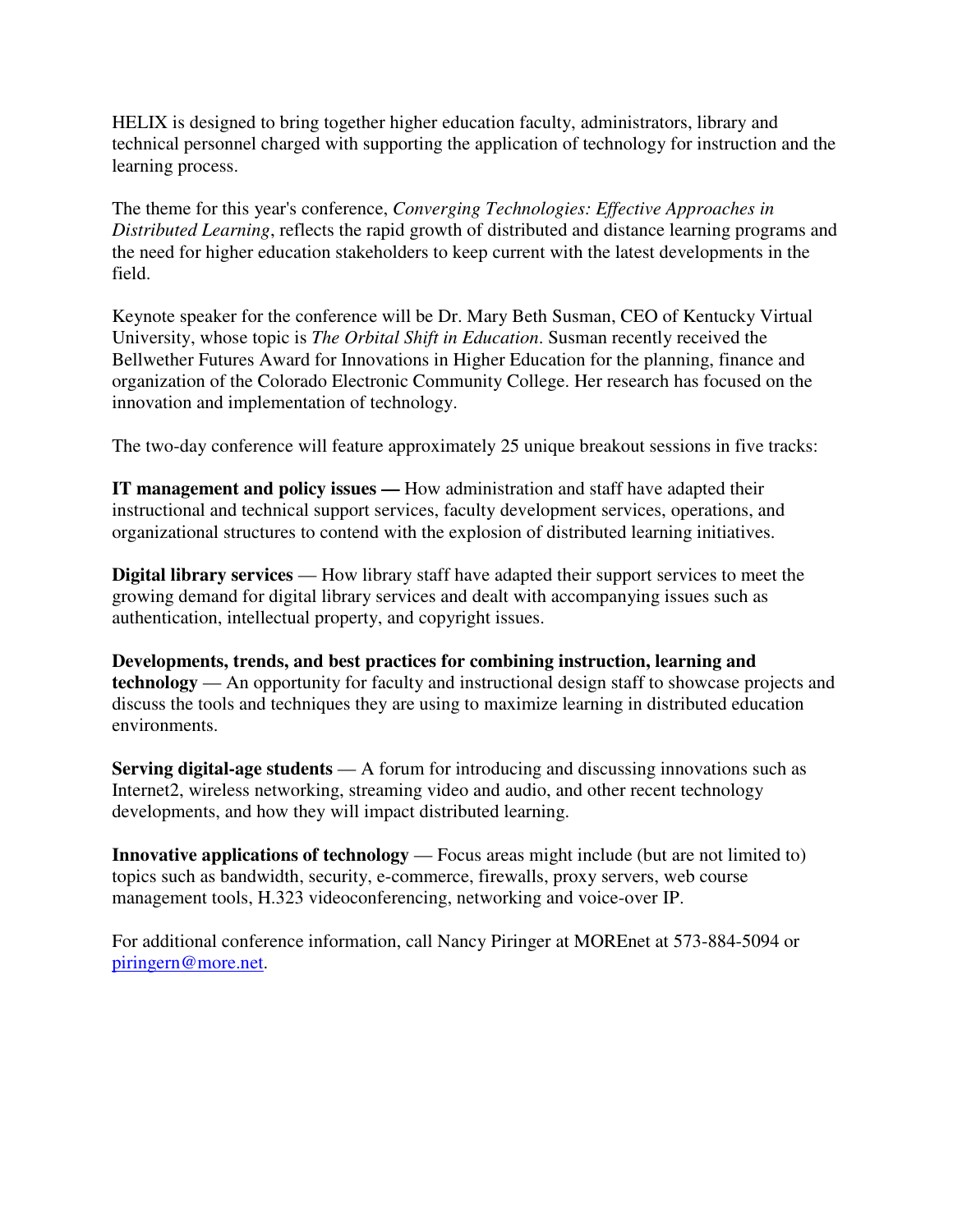**UMKC's George J. Thomas, Jr. named a fellow in prestigious science association Honor will help turn attention to Kansas City Life Sciences Initiative** 



George J. Thomas, Jr., Ph.D., a scientist at the University of Missouri-Kansas City School of Biological Sciences, has been named a Fellow in the American Association for the Advancement of Science.

The AAAS is the world's largest federation of scientists and publishes the prestigious journal, *Science*.

Thomas, a University of Missouri Curators' Professor at UMKC, was one of 251 members selected in this year's election.

Thomas is the only professor from a public university in Kansas or Missouri to be elected to the AAAS this year.

"This is an honor to Dr. Thomas. It recognizes him for his contributions to research and it supports our efforts to direct national attention on UMKC and the Kansas City Life Sciences Initiative," said Marino Martinez-Carrion, dean of the UMKC School of Biological Sciences.

Thomas was recognized for his work in the School of Biological Sciences' Raman Spectroscopy facility, which he directs. Laser Raman Spectroscopy is a sensitive measure of biophysical and biochemical information used to better understand the function and structure of viral infections, from the common cold to hepatitis. Thomas' work focuses on protein-DNA interactions and gene regulation.

Thomas joined UMKC in 1988. He is a native of New Bedford, Mass. He received his bachelor's degree in chemistry from Boston College and his doctorate from the Massachusetts Institute of Technology in physical chemistry.